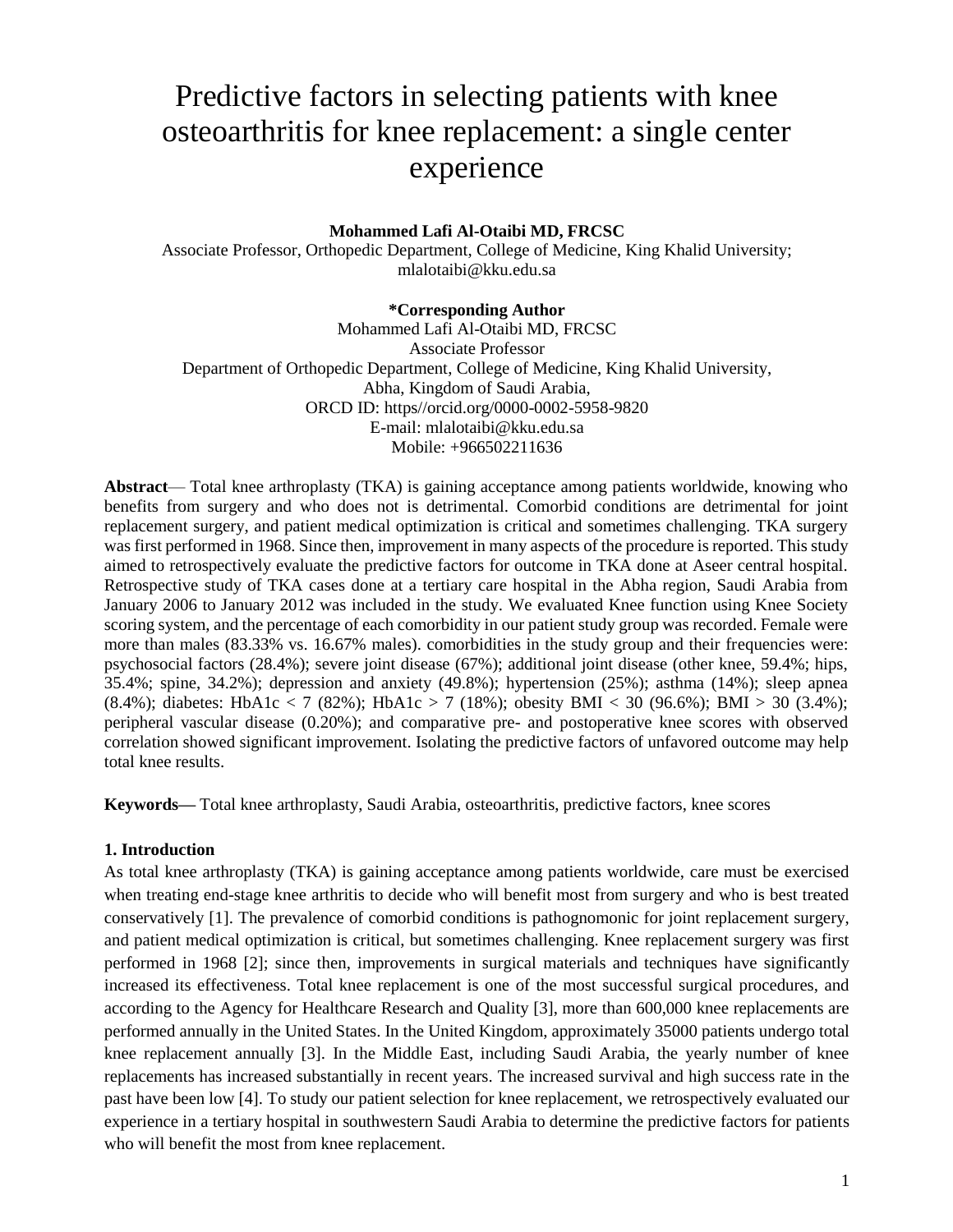# **2. Materials and Methods**

## **2.1** *Participant Characteristics*

This retrospective cohort study included all patients who underwent knee replacement in a tertiary care hospital (Aseer Central Hospital) in southwestern Saudi Arabia from January 2006 to January 2012.

# *2.2 Sampling Procedures*

History and physical examination were thoroughly performed and documented. Standard plane radiographs (weight-bearing anteroposterior, lateral, and skyline views) were obtained for all patients to assess the severity of local knee changes, as well as bone stock and pelvis plain/lumbosacral radiographs in selected cases to evaluate other joint diseases. Historically, we documented patient status with regard to diabetes, hypertension, rheumatoid arthritis, asthma, and active septic foci, such as urinary tract infection and dental abscess, to treat and optimize patient conditions accordingly. Routine preoperative laboratory investigations, including CBC, PT prothrombin time, APTT activated partial thrombin time/INR international normalized ratio, ABO blood grouping, urea, and electrolytes. Other laboratory investigations were added according to any pre-existing medical conditions such as glycated hemoglobin HBA1C in patients with diabetes, and other tests or investigations were requested as needed.

Body mass index (BMI) was measured in all patients, and preoperative consultation was performed to optimize the patient's condition. Preoperative informed consent was obtained from all patients. Patients usually provided preoperative instructions to prepare them for surgery, as well as preoperative cardiac anesthesia to assess the surgery risk and to help determine the mode of anesthesia. Patients also received other selected specialties such as endocrinology consultation to ensure that they are optimized and given the required instructions, including when to stop certain medications, and which preoperative medication to continue. Physical therapy assessment before surgery was required in selected cases.

#### *2.3 Surgical Procedure*

All patients cleared for surgery were admitted overnight and fasted for a minimum of 6 h before surgery. Prophylactic antibiotics were administered intravenously with induction of anesthesia in case of general anesthesia or before Foley's catheter insertion if the spinal/epidural mode was chosen by the anesthesiologist (ceftriaxone, 1 g) is given intravenously an addition of gram-negative coverage antibiotics was performed selectively. Tranexamic acid (20-30 mg/kg) was given 45 min before surgery to reduce the intraoperative blood loss and reduce the need for blood transfusion.

All surgeries were performed through a midline incision (8–13 cm) with medial parapatellar arthrotomy. Synovectomy was performed in cases with hypertrophied synovium, including cases of pigmented villonodular synovitis where histological specimens were sent. The osteophytes were removed, and the knee was fully flexed with the patella either everted or sided laterally; a cemented posterior-stabilized knee system was used in all cases (Figure 1). In this system, the cruciate ligaments were removed in addition to intraarticular degenerative remnant of menisci and loose bodies to prepare for standard posterior stabilized knee bone cuts using an intramedullary femoral guide and an extramedullary tibial guide. A drain was used in all cases and was removed when less than 100cc was collected over 12 h, or within 48 h at the maximum. The duration of surgery ranged from 90–120 min.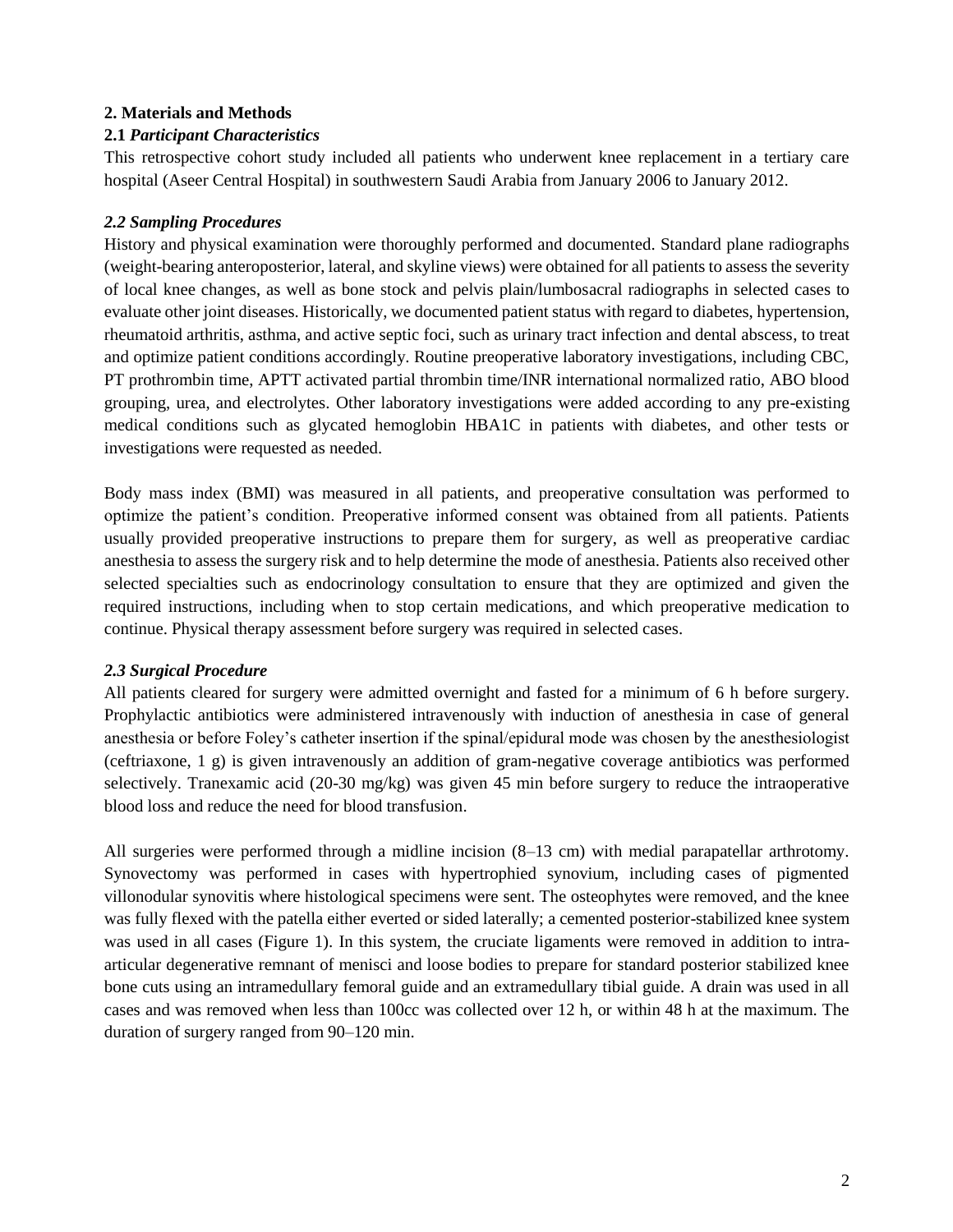

**Figure 1.** Intra operative image showing standard medial parapatellar arthrotomy, patella eversion, and posterior stabilized knee implants

## *2.3.1 Postoperative Care*

A compressive Johns bandage dressing and ice were applied to the knee to relieve pain and decrease postoperative bleeding for the first 24 h. The postoperative management protocol included 1–3 days of prophylactic antibiotic administration according to patient comorbidities. Pain management included 1g of perfargan intravenously as required every 6 h and pethidine 50– 75 mg intramuscularly as required every 6 h. Antithrombotic medications with enoxaparin subcutaneously (40 mg) during admission once daily, and then Xarelto (rivaroxaban) tablets (10 mg) were administered for 2 weeks. Later, aspirin (81 mg) was administered orally until the patient became physically active postoperatively. Postoperative radiography was performed before the patients were discharged home.

Continuous passive motion was initiated for all patients, with the exception of patients in whom subcutaneous fat was noted to be abundant to avoid wound leakage. Physiotherapy, including static quadriceps muscle, active straight leg raising, and crutches, was started on postoperative day 1. Weight-bearing mobilization with the walker was started on day 2. Discharge occurred 5–7 days after the operation.

# *2.3.2 Follow-Up*

During the follow-up period, sutures were removed 2 weeks after the operation, at which point, the patients started physiotherapy for 6 weeks. The follow-up period lasted for 3 months, followed by 6 months to 1 year. Annual follow-up with clinical and radiological examinations was performed. All patients were evaluated using the Knee Society Score, which is divided into knee and knee functional scores [5]. We have compared our selection criteria to the established guidelines in the literature regarding the outcome predictive preoperative factors shown in Table 1. This helped us to delay some patients to provide better optimization or to counsel them against knee replacement. These factors are numerous and vary from local joint factors to systemic patient well-being and habitual behaviors, such as smoking.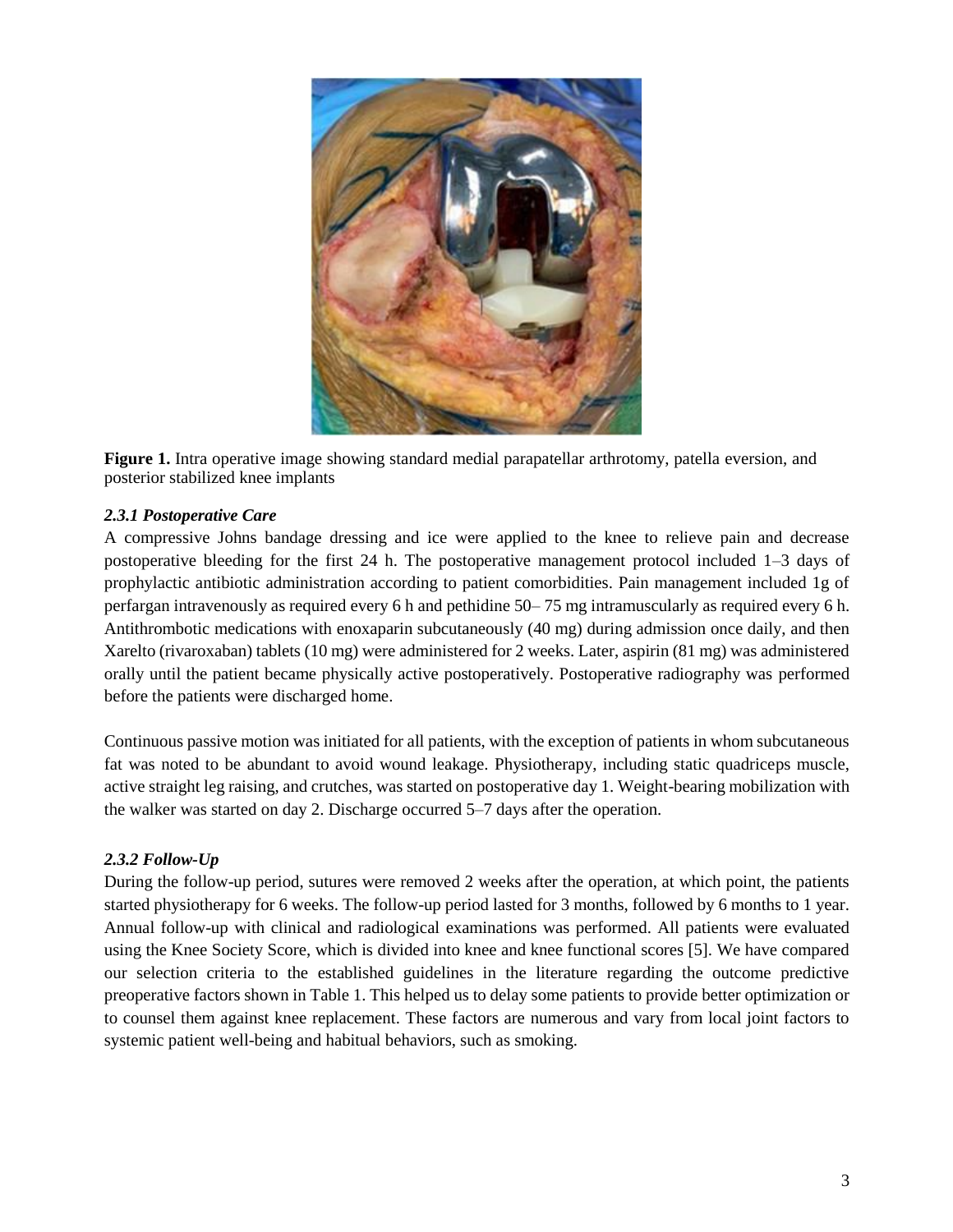| Category                          | <b>Frequency</b>                                   | <b>Preoperative optimization</b>                                                        |                                                               | <b>Prevalence</b>                                                   | p-value  |
|-----------------------------------|----------------------------------------------------|-----------------------------------------------------------------------------------------|---------------------------------------------------------------|---------------------------------------------------------------------|----------|
|                                   | (Very                                              | Yes/no                                                                                  | <b>Advice/therapy</b>                                         |                                                                     |          |
|                                   | frequent/<br>infrequent)                           |                                                                                         |                                                               |                                                                     |          |
| Psychosocial<br>factor            | Infrequent                                         | Yes:<br>most<br>patients<br>reported<br>"anxiety"<br>and were<br>receiving<br>treatment | Counselling<br>was<br>provided                                | 28.40% $(n = 142)$                                                  | < 0.0001 |
| Severe<br>joint<br>disease        | Frequent                                           | N/A                                                                                     | N/A                                                           | 67% ( $n = 335$ )                                                   | 0.001    |
| Additional<br>joint disease       | Frequent<br>another knee                           | N/A                                                                                     | N/A                                                           | Other<br>knee-<br>59.40% $(n = 297)$                                | < 0.0001 |
|                                   | Infrequent<br>hips and spine                       |                                                                                         |                                                               | Hips: 35.40% (n<br>$= 177$ ) and Spine:<br>$34.20\%$ (n = 171)      | < 0.0001 |
| Mental health                     | Frequent<br>(Depression,<br>anxiety)               | Yes                                                                                     | Psychiatric<br>consultation<br>was<br>provided                | 49.80% $(n = 249)$                                                  | < 0.0001 |
| Cardiac<br>disease                | Frequent<br>(hypertension)                         | Yes                                                                                     | Cardiac<br>evaluation<br>and<br>consultation were<br>provided | $25\%$ (n = 125)                                                    | < 0.0001 |
| Respiratory<br>disease            | Infrequent<br>(asthma/sleep                        | Yes                                                                                     | Pulmonary<br>evaluation<br>and                                | Overall: 22.40%<br>$(n = 112)$                                      | < 0.0001 |
|                                   | apnea)                                             |                                                                                         | consultation were<br>provided                                 | Asthma: 14.0% (n)<br>$= 70$<br>Sleep<br>apnea:<br>$8.40\%$ (n = 42) | < 0.0001 |
| Diabetes                          | HbA1c < 7<br>HbA1c > 7                             | Yes                                                                                     |                                                               | 82.0% $(n = 410)$<br>$18.0\%$ (n = 90)                              | < 0.0001 |
| Obesity                           | Frequent: BMI<br>$<$ 30<br>Infrequent:<br>BMI > 30 | N <sub>o</sub>                                                                          | Dietary<br>consultation/<br>counselling<br>was<br>provided    | BMI<30:96.60%<br>$(n = 483)$<br>$BMI > 30$ :<br>3.40%<br>$(n = 17)$ | < 0.05   |
| Peripheral<br>vascular<br>disease | Infrequent                                         | N <sub>o</sub>                                                                          | Consultation with<br>vascular surgeon<br>was provided         | $0.20\%$ (n = 1)                                                    |          |
| Smoking                           | Infrequent                                         | N <sub>o</sub>                                                                          | Counselling was<br>provided                                   | 0% $(n = 0)$                                                        |          |

| <b>Table 1.</b> Associated co-morbidities in the study group ( $n = 500$ ) |
|----------------------------------------------------------------------------|
|----------------------------------------------------------------------------|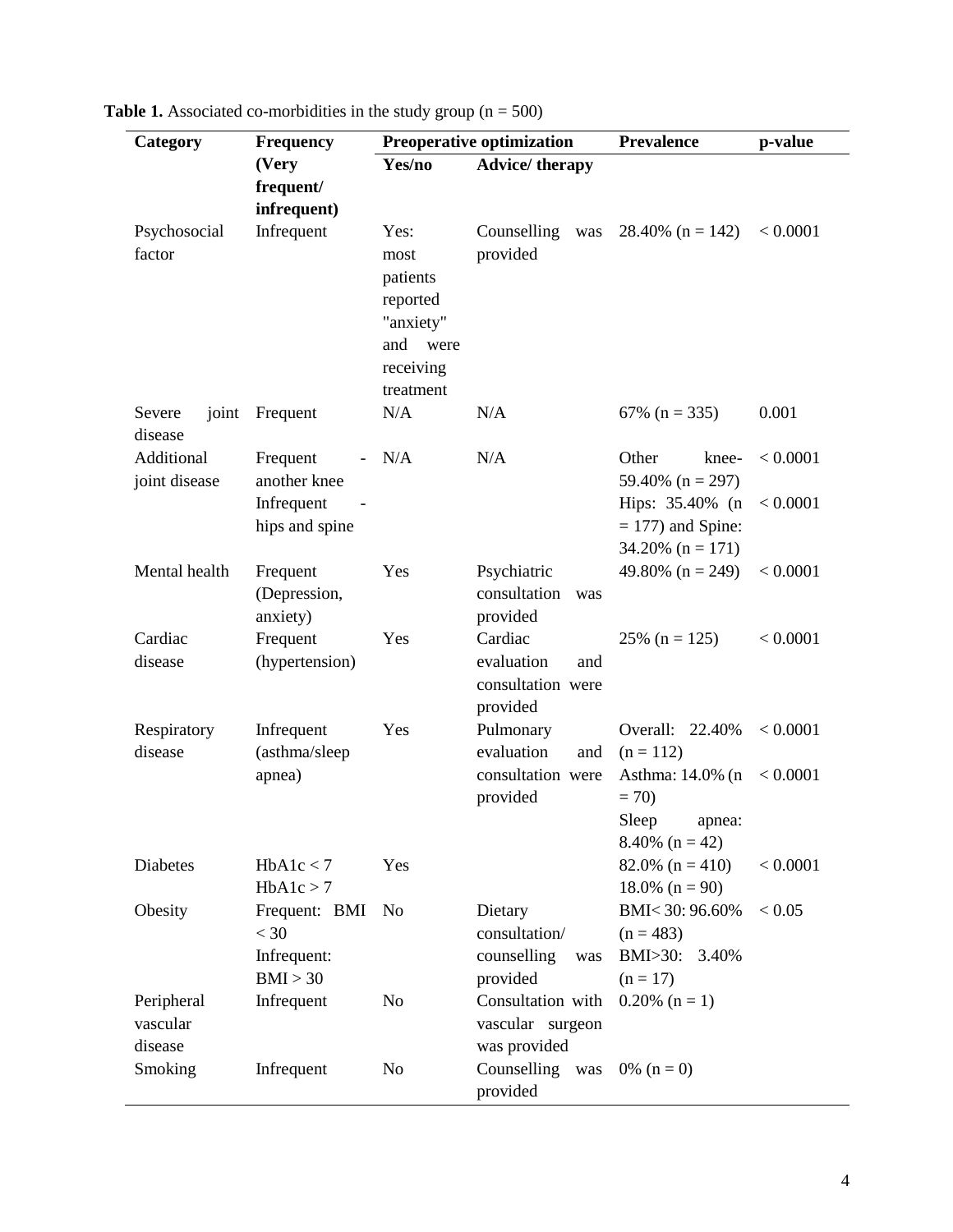#### *2.4 Statistical Analysis*

Statistical analysis was performed to determine the significance of the observed data using significance tests such as the chi-square test and Fisher's exact probability test. Other indicative parameters calculated were rates, odds, risk ratio (95% confidence interval [CI]), and odds ratio (with 95% CI). Pearson correlation was determined between the pre-and postoperative knee scores. IBM SPSS Statistics for Windows, (version 19.0. Armonk, NY: IBM Corp.) was used to perform all statistical analyses.

# *2.5 Ethical Approval*

The Ethical Committee of King Khalid University approved the study (ECM#2020-205) -(HAPO-06-B-001).

## **3. FINDINGS AND DISCUSSION**

This retrospective cohort study included 500 patients who underwent primary cemented knee replacement in a tertiary care hospital (Aseer Central Hospital) in southwestern Saudi Arabia between January 2006 and January 2012 (350 women and 150 men) (Figure 2). The patients ages ranged from to 60–85 years, with an average age of 72.5 years. Females were predominant, with 83.33%, and 16.67% of the included patients were males. The associated comorbidities in the study group were as follows: psychosocial factors (28.4%); severe joint disease (67%); additional joint disease (other knee, 59.4%; hips, 35.4%; spine, 34.2%); depression and anxiety (49.8%); hypertension (25%); asthma (14%); sleep apnea (8.4%); diabetes: HbA1c < 7 (82%); HbA1c  $> 7 (18\%)$ ; obesity BMI < 30 (96.6%); BMI > 30 (3.4%); and peripheral vascular disease (0.20%) (Table 1). All patients had osteoarthritis, either degenerative or secondary to trauma, in their knees; 330 patients, with osteoarthritis on the right side and 170 patients with osteoarthritis on the left side. Primary cemented cruciatesubstituting total knee replacement was performed. The same orthopedic surgeon performed a subsisting-knee replacement. The duration of symptoms ranged from 5–10 years.



Gender Wise Distribution of the Patient Group (n=500)

**Figure 2.** Gender-wise distribution of the patient group

The underlying pathology of osteoarthritis is mostly senile, while in younger patients, it is secondary to trauma or a relative increase in BMI. Most surgeries were performed on the right side (291 patients, 58.2%), while the left side was performed in 209 patients (41.8%). A significant component of the knee score, being pain, markedly improved after TKA. The preoperative pain score was 13.03 points, while the postoperative pain score was 45.15 points. The range of motion was also considerably enhanced. The mean preoperative range of flexion of the knee was 85°, while the mean postoperative range of flexion was 100°. The mean knee scores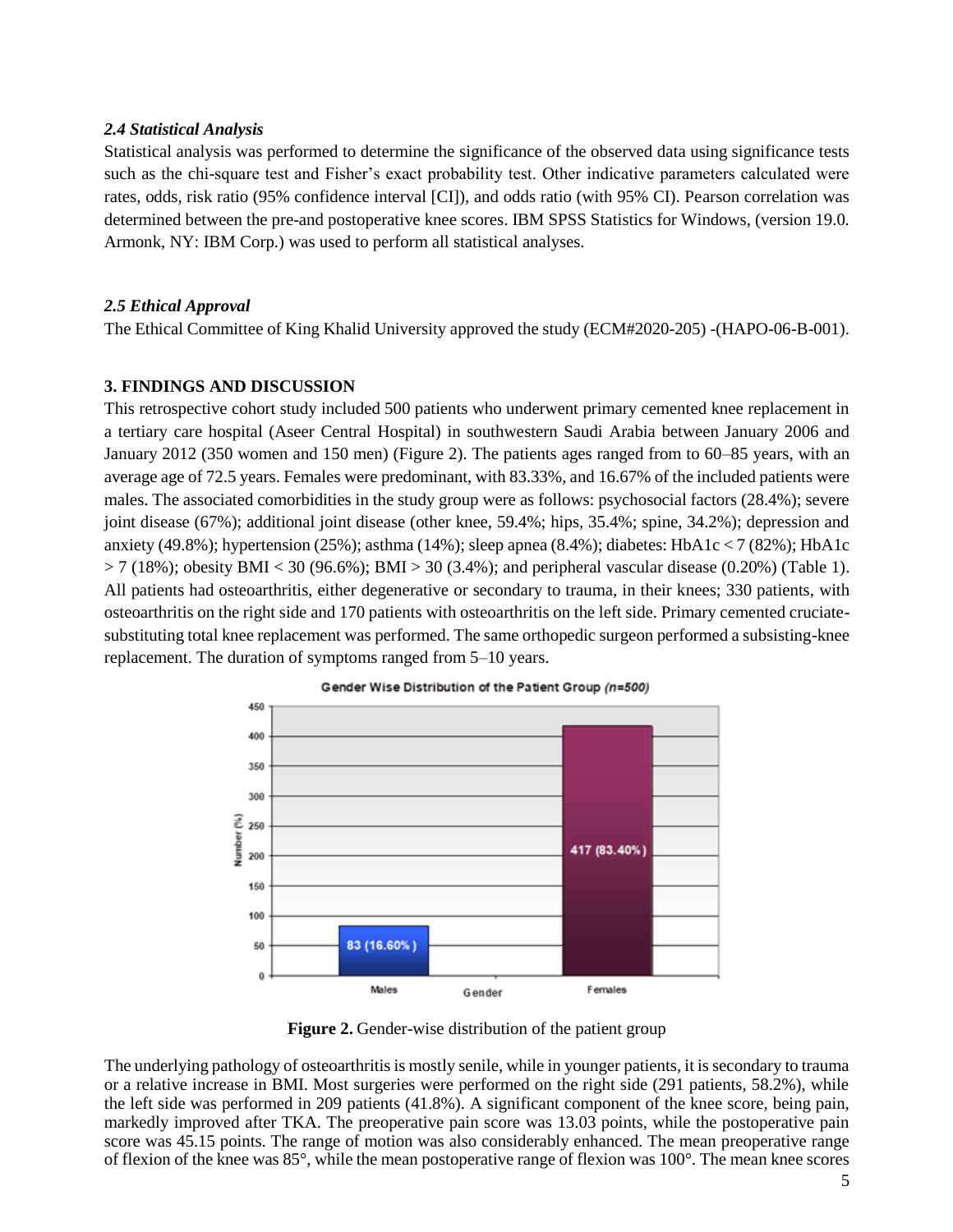and functional scores improved significantly, as shown in Table 2. Uniformly poor knee scores were observed preoperatively and improved postoperatively, with excellent results in 452 patients (90.4%), good in 38 properatively and improved posteperatively, when encounted the matter of purchase patients (7.6%), fair in 7 patients (1.4%), and poor in 3 patients (0.6 %). Good and excellent results were achieved in 98% of the cases (490 of 500 knees). Knee scores were obtained by patients answering Oxford knee score questions preoperatively and comparing each patient's score 6 weeks postoperatively after completing physiotherapy; two knees (0.4%) were excellent, two knees (0.4%) were good, 25 knees (5%) were fair, and 471 knees (94.2%) were poor (Table 2).

|             | <b>Pre-operative knee scores</b> |              |                           | <b>Post-operative knee scores</b> |                |              |
|-------------|----------------------------------|--------------|---------------------------|-----------------------------------|----------------|--------------|
|             |                                  |              |                           |                                   |                |              |
| Knee scores | Males                            | Females      | Total                     | Males                             | Females        | Total        |
|             | [n (%)]                          | [n (%)]      | [n (%)]                   | [n (%)]                           | [n (%)]        | [n (%)]      |
| Excellent   | $1(0.20\%)$                      | $1(0.20\%)$  | $2(0.40\%)$               | 66                                | 386            | 452 (90.40%) |
|             |                                  |              |                           | $(13.20\%)$                       | (77.20%)       |              |
| Good        | $1(0.20\%)$                      | $1(0.20\%)$  | $2(0.40\%)$               | 13 (2.60%)                        | 25             | 38 (7.60%)   |
|             |                                  |              |                           |                                   | $(5.00\%)$     |              |
| Fair        | $12(2.40\%)$                     | $13(2.60\%)$ | $25(5.00\%)$              | $3(0.60\%)$                       | $\overline{4}$ | $7(1.40\%)$  |
|             |                                  |              |                           |                                   | $(0.80\%)$     |              |
| Poor        | 69 (13.80%)                      |              | 402 (80.40%) 471 (94.20%) | $1(0.20\%)$                       | $\overline{2}$ | $3(0.60\%)$  |
|             |                                  |              |                           |                                   | $(0.40\%)$     |              |
| Total       | 83 (16.60%)                      | 417 (83.40%) | 500 (100%)                | 83                                | 417            | 500 (100%)   |
|             |                                  |              |                           | $(16.60\%)$                       | $(83.40\%)$    |              |
| Chi-Square  | $22.32 \leq 0.001$               |              |                           | $13.90 \, (< 0.01)$               |                |              |

[p-value]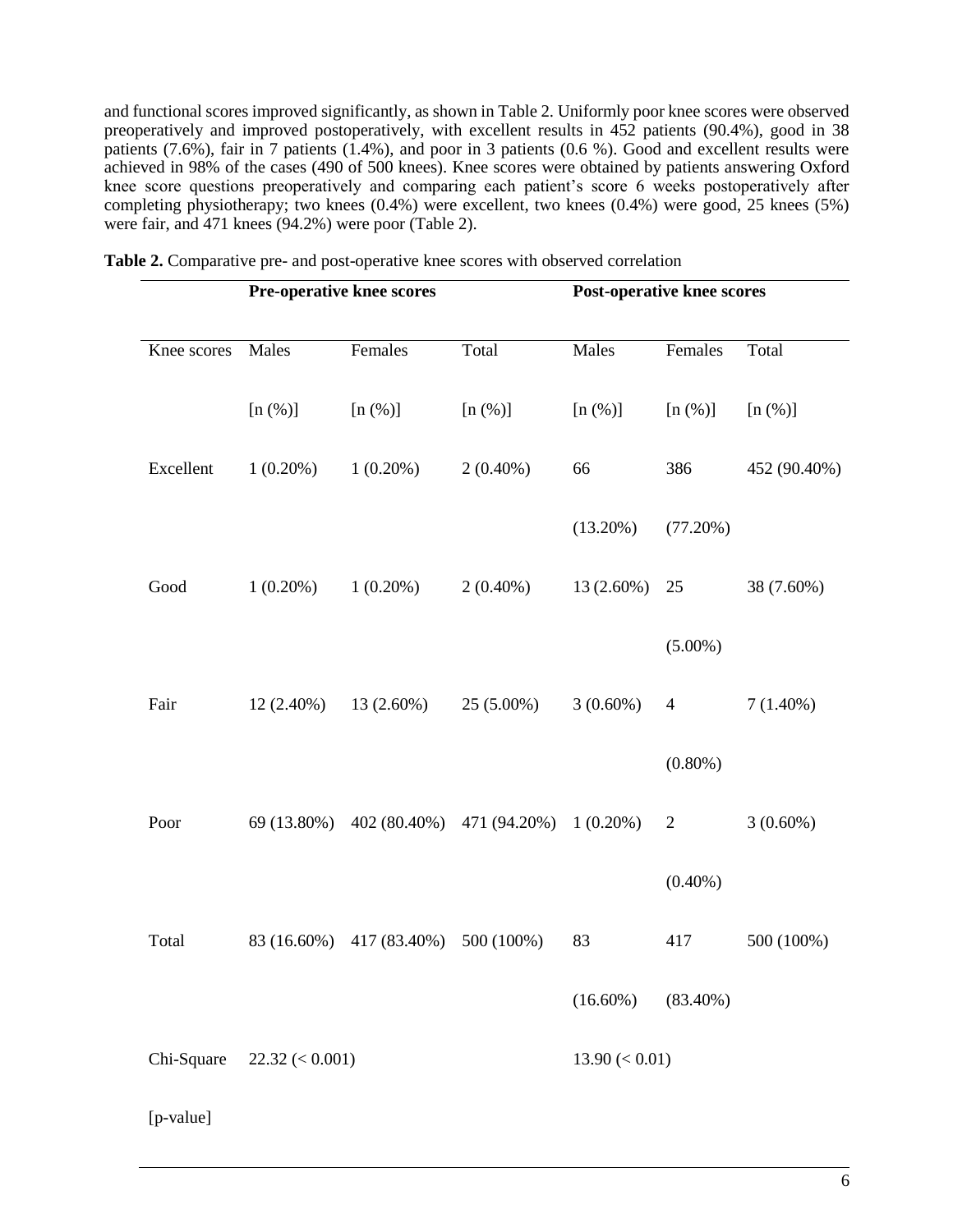| Pearson correlation:                                   | $-0.37659$<br>$-0.39582$ |  |  |  |
|--------------------------------------------------------|--------------------------|--|--|--|
| Pre- and post-operative knee scores                    | 0.51395                  |  |  |  |
| Pre-operative compared with post-operative knee scores |                          |  |  |  |
| Male group chi-square [p-value]                        | $144.803 \leq 0.00001$   |  |  |  |
| Female group chi-square [p-value]                      | $805.969 \leq 0.00001$   |  |  |  |

Walking preoperatively was, in late cases, difficult and painful, which improved postoperatively, leading to a significant improvement in the capability of climbing stairs after knee replacement. The need to use a cane or walking stick for assistance while walking improved as well following surgery. Performance-based measures of activity tests, such as the Timed Up and Go Test (TUG), measure the time it takes a patient to rise from an armed chair (seat height of 46 cm), walk 3 m, turn, and return to sitting in the same chair. We also noticed that an improvement in the 6-min walk test was a timed test that measured the extent to which patients could walk on a level surface in 6 min. If necessary, patients were allowed to use an assistive device, and they were asked to cover as much distance as possible with rest as needed. Concerning physical impairment measures, the pain was measured using the bodily pain scale from the SF-36 Health Survey. In our patients, preoperative low scores improved to high scores postoperatively in the majority of patients. Intractable knee swelling preoperatively reduced postoperatively as the patient started physiotherapy. Finally, the documentation of a functional range of motion measured using standard long-arm goniometry showed that our patients had a functional range of motion.

The most common complications in our patients were superficial infection in two patients (Figure 3), both of whom responded well to intravenous antibiotics; traumatic patellar dislocation in two patients, who were treated conservatively; periprosthetic fracture around the tibia tray in two patients, one fracture distal to the tray secondary to a missed stress fracture fixed intraoperatively with plate and screws in the second case with displaced cortical fracture which was followed and healed; early deep infection within the first 3 weeks postoperatively in two patients treated with exchange liner and wash out; and one patient with late septic joint requiring two-stage revision. Figure 4 shows the bony erosion and ligamentous laxity, and Figure 5 shows a well-balanced postoperative X-ray image.



**Figure 3.** Example of poor wound healing in an obese patient with uncontrolled diabetes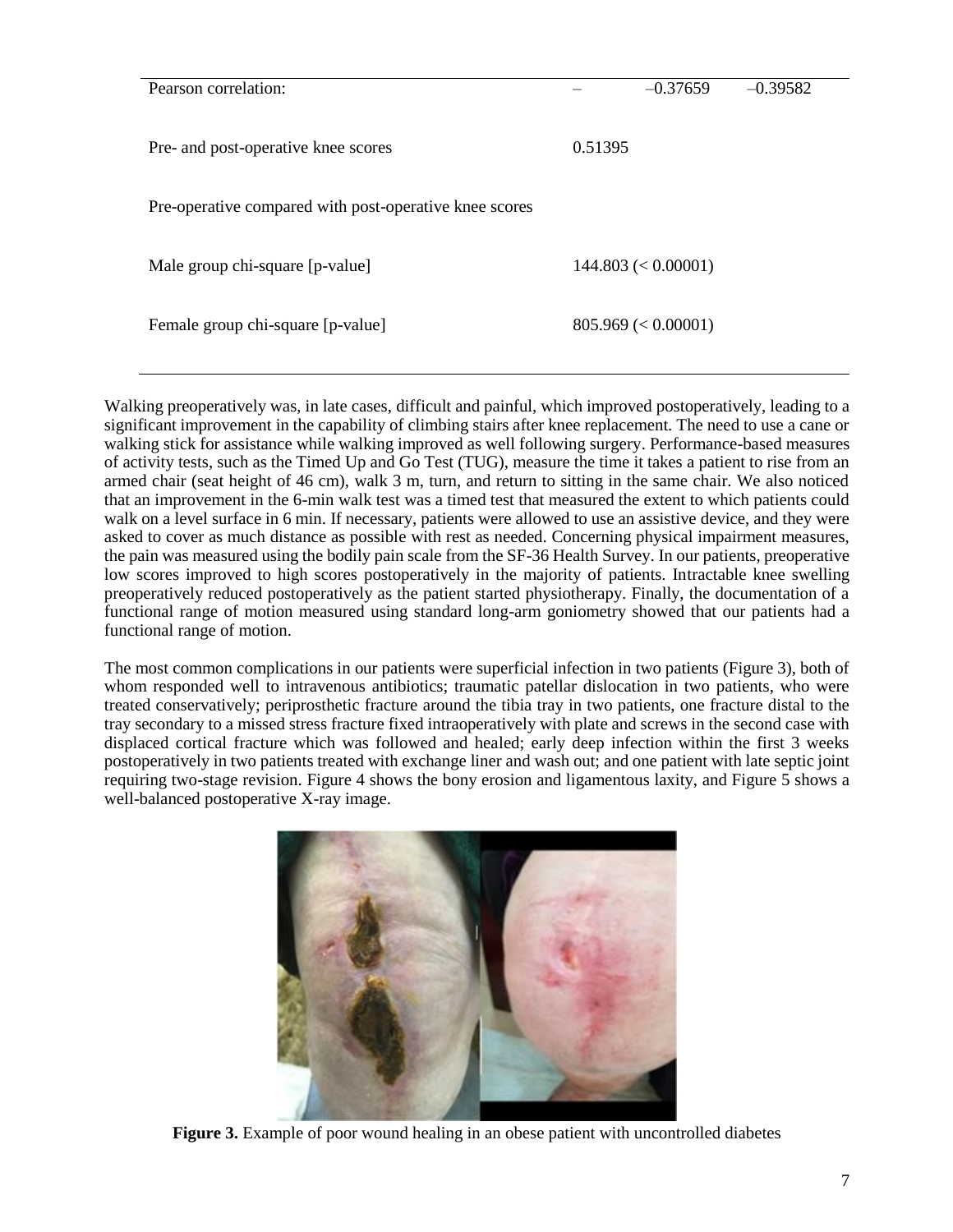

**Figure 4.** Example of bony erosion and ligamentous laxity



**Figure 5.** Well-balanced postoperative X-ray

The documented benefits of knee replacement in treating patients with end-stage knee osteoarthritis should not distract surgeons from the severe complications and low patient satisfaction associated with the surgery. Therefore, it is important to stress the need to define patients who will most benefit from knee replacement and those who should be treated conservatively based on predictive patient selection criteria, which depend on individual patient history, physical examination, and radiological changes. Changes confined to the knee joint are reflected as intractable pain, reducing the activity of daily living, which becomes painful at night and increases patients' need for pain medications, potentiating improvement from surgery, and justifying the risks. The patient's minimum physical strength of the quadriceps is another local knee factor.

Weight-bearing plain radiographic evidence of advanced knee osteoarthritis, among other signs, includes instability, stiffness and deformity, which worsen symptoms (Figure 4) preoperatively and predict favorable outcomes and justify risks. However, a high correlation has yet to be established [6]. According to the United Kingdom National Institute for Health and Care Excellence guidelines, the symptoms should also be "prolonged and established" to protect those with transient symptoms or acute exacerbations against surgery [7].

Non-operative treatments, including pain medication, physiotherapy, walking assist devices, and patient education, including weight loss, should be offered whenever possible, as these can reduce pain, improve function, and delay the need for knee replacement. Conservative management of osteoarthritis is available and is well documented by several authors with a variable evidence basis [8]. The decision to offer surgery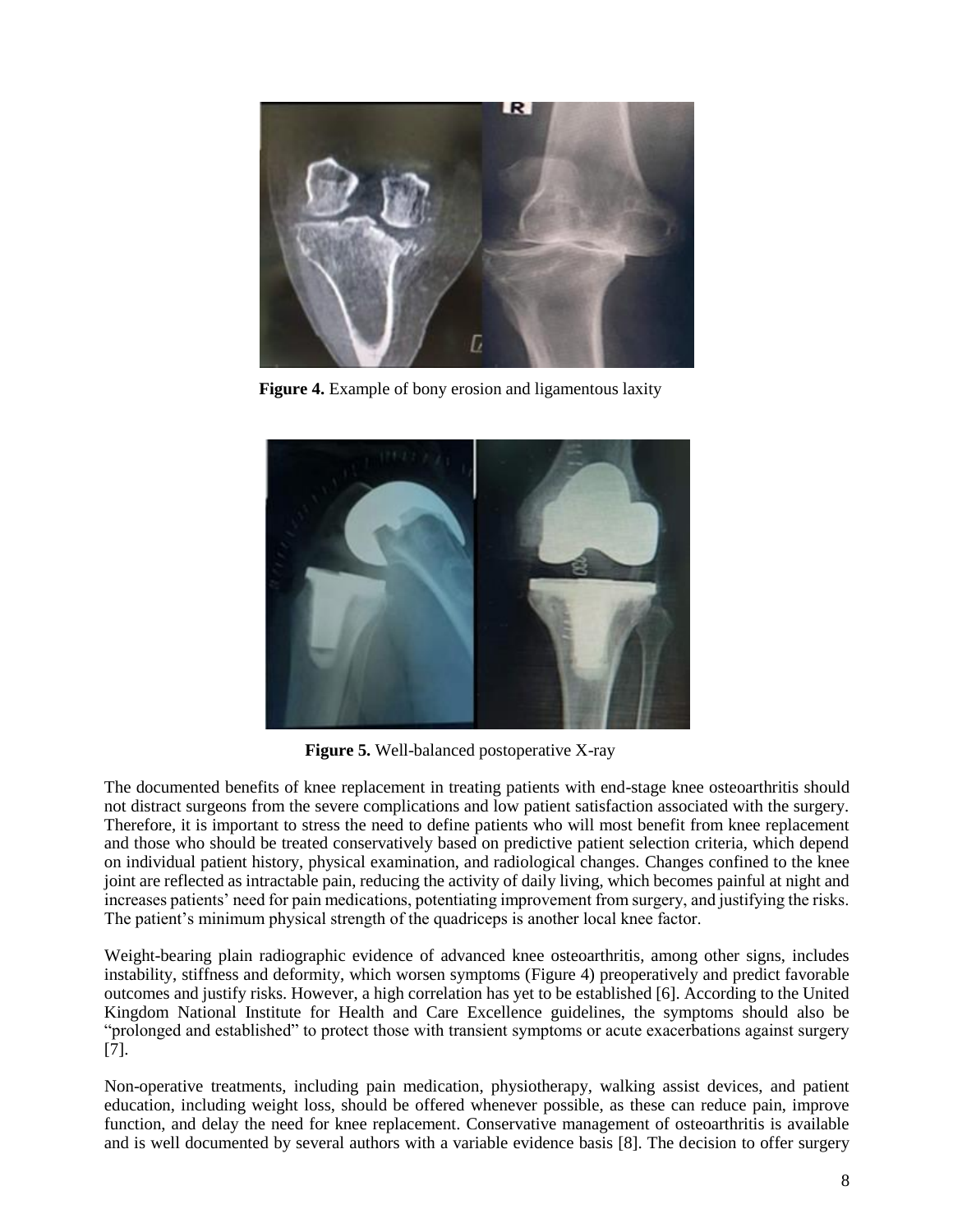was facilitated by recognizing certain predictive factors for success. When factors such as prosthesis choice and surgeon training are eliminated, only patients' general specifics or knee joint local changes are detrimental to knee replacement surgery. Younger patients and those > 90 years have a higher revision surgery rate [9, 10].

However, younger age is not a contraindication for knee replacement, provided that other indications are satisfied. Elderly patients with extreme age show lower rates of revision compared to younger patients [11]. The extreme age of patients and comorbidities is high among them, which is a challenge for their required preoperative optimization and increases their intraoperative, short postoperative, and late complications. Men also have a higher revision rate after knee replacement, primarily due to a higher infection rate in the Australian registry Association, 2010. Studies have displayed a lower patient-reported satisfaction in women; however, this finding is inconsistent [12, 13]. Evidence suggesting sex as a significant determinant of suitability for surgery is insufficient. Mental disturbance and pain response abnormalities correlate well and strongly predict postoperative pain persistence [14, 15]. Although this carries implications for patient selection, the evidence is low. There is no evidence available to label mental health problems [16] as a predictor of knee replacement outcome, despite concerns of its effect, no clinical and patient-reported results can be achieved compared in to the effect of common comorbidities such as diabetes [17] and obesity [18], including people with multiple comorbidities of varying severity [19].

Radiographic changes of osteoarthritis before surgery correlate well with indications for surgery and have been considered as a strong predictor of knee replacement; the greater the severity, the more favorable the outcome of the procedure predicted [20]. However, the severity of changes does not necessarily correlate with the symptoms, which explains why some patients with less severe preoperative symptoms have less room for improvement. Offering knee replacement requires sufficient symptoms and explainable pathology that is correctible, and the failure of less risky alternatives to indicate absolute contraindications for knee replacement, such as active knee joint infection. Other absolute contraindications included acute cardiovascular events. Relative contraindications include significantly shortened life expectancy due to comorbidities, very high BMI ( $\geq 40$ ), history of prior infection of the knee joint, increased risk of disease, enhanced preoperative risk, physical comorbidity, psychological/psychiatric comorbidity, ingestion of drugs that increase the risk of surgery, substance addiction, and neurological disorders. The decision for surgery is based on the balance of the relative risks and benefits [21]. Patients with mild to moderate osteoarthritis should be offered conservative treatment [21], and it improves the functional status of the patients.

The most common cause of mortality in patients with knee replacement remains to be cardiac disease, and previous myocardial infarction and heart failure [22] are most strongly associated with mortality. The surgical procedure (with TKA classified as intermediate risk from an anesthetic point of view), where assessment of functional capacity (using a simple questionnaire to identify metabolic equivalent tasks), and evaluation of specific cardiac risk factors is performed in conjunction with a cardiology consultation [23]. Heart failure and valvular heart disease, especially aortic stenosis, represent the highest risk of perioperative cardiac morbidity, and those affected should be referred for specialist assessment [24]. Perioperative protocol-driven prevention of acute kidney injury is also important in this patient group, and is based on careful fluid management, vasopressors, and inotropes when indicated, and the use of blood products [25].

Rarely, severe respiratory complications can be common causes of readmission or mortality postoperatively. Obstructive sleep apnea is of particular concern because it is often undiagnosed in surgical patients [26] and is a risk factor for severe complications and the requirement for ventilator support secondary to opioid-induced respiratory depression [27]. Using evidence from a series of systematic reviews, detailed guidelines regarding the perioperative assessment of pulmonary disease in surgical patients are available [28]. The guidelines identify several evidence-based risk factors (age > 60 years, chronic obstructive pulmonary disease, American Society of Anesthesiologists physical status  $\geq$  grade 2, functional dependence, and heart failure) for respiratory complications [29]. Patients with risk factors should be assessed by preoperative chest radiograph and spirometry where obstructive pulmonary disease is present. There is good evidence from randomized controlled trials in patients with risk factors that incentive spirometry may reduce postoperative complications following non-thoracic surgery [30]. Moderate to severe obstructive sleep apnea may be identified with high accuracy using the STOP-Bang Questionnaire [31]. Narcotic medication should be avoided in at-risk patients, and careful postoperative monitoring is required [32]. Impaired wound healing, inadequate bone healing capacity, and reduced immune defense mechanisms make uncontrolled diabetes a predictor of poor outcomes of knee replacement [33]. The reported increased incidence of deep infection, deep vein thrombosis, and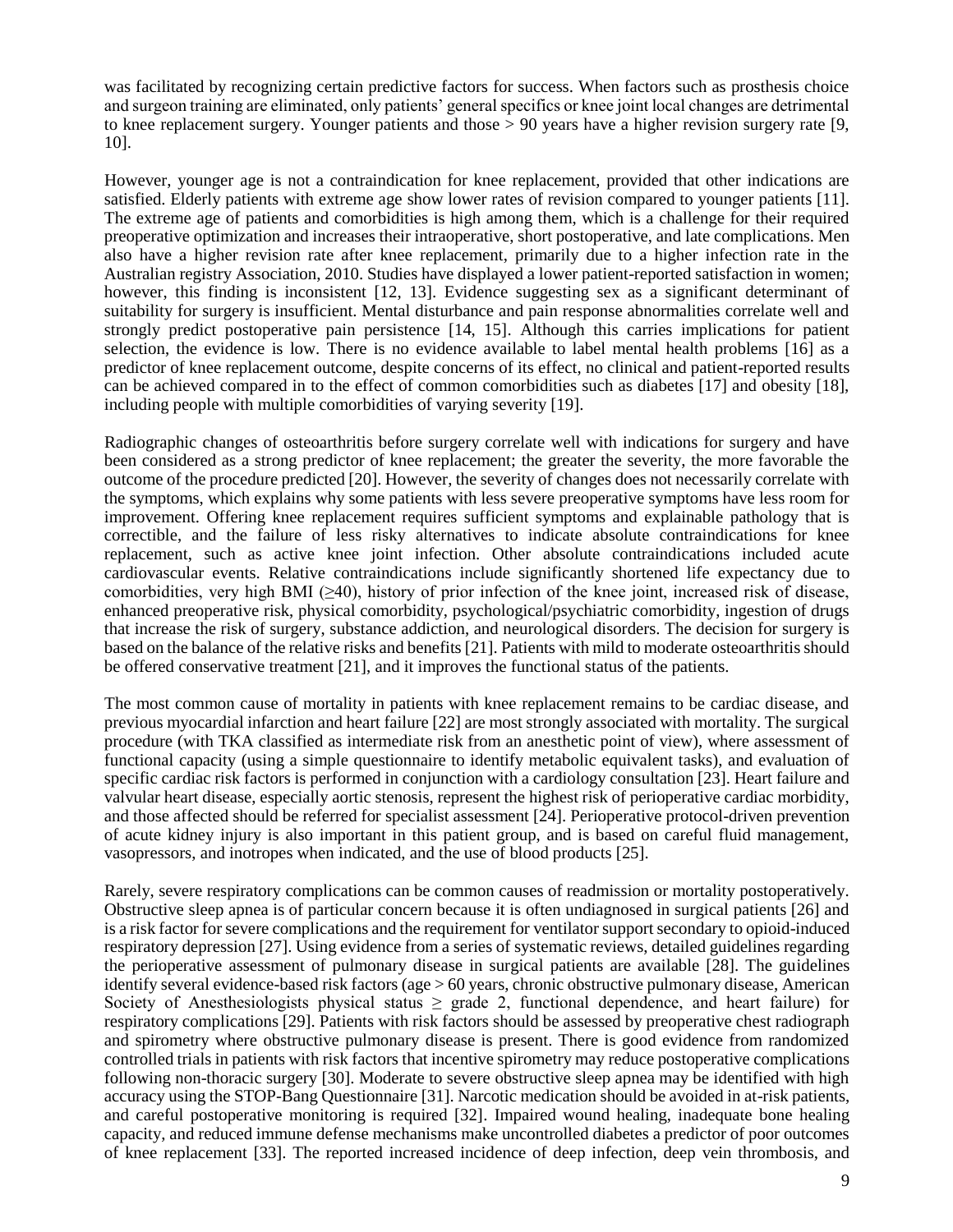aseptic loosening explain the substantially higher risk of moderate to severe functional limitations in patients with diabetes at 2 years and 5 years following knee replacement [34]. Moreover, preoperative blood sugar and HbA1c abnormality combined with factors such as evidence of patient ignorance of self-monitoring, and the presence of diabetic comorbidities, significantly increased the risk of multiple adverse events [35]. Therefore, referral to a specialty team, long enough in the preoperative period will be required if complications are to be avoided during and after surgery.

Obesity is a global problem and a significant health problem in Saudi Arabia, with 33% of the population affected, with increasing rates [36]. Moreover, it has been reported that one in four Canadians are obese, resulting in increased incidence of comorbidities such as diabetes, hypertension, and coronary artery disease, which contribute to the development and severity of symptomatic knee arthritis [37]. Inconsistent reports have revealed that obesity harms the knee replacement outcome by increasing complications, reducing implant survival, and increasing knee replacement cost [38]. Although obese individuals are reported to benefit from knee replacement, a BMI > 45 should be considered a contraindication for knee joint replacement. Despite this, surgeons' practice and interpretation of morbid obesity differ, as some surgeons do not consider weight localized to the truncal area-sparing limbs a contraindication. They argue that this does not compromise patient preoperative optimization and should not prevent knee replacement when needed. Weight losscounseling is of great importance and should be encouraged to patients as a treatment for their life-threatening condition if their obesity is associated with severe comorbidity and involves the limb making the procedure challenging and local complications more likely. Moreover, bariatric surgery for early knee pain results in significantly decreased knee damage, stiffness, and improved function [39].

Compromised peripheral circulation due to profound vascular disease has been identified as a strong predictor of negative outcome for knee replacement, as well as being risk factor for deep infection, wound healing problems, and catastrophic arterial injury after TKA. The American Academy of Orthopedic Surgeons [35] suggested an assessment of peripheral vascular disease risk, including current symptoms, history of vasculopathy, and evaluation of pulses. Moreover, an ankle-brachial pressure index should be obtained in atrisk patients, and an index < 0.9 should trigger a referral for vascular assessment and possible intervention before TKA. The use of an intraoperative tourniquet is generally not recommended [40].

Smoking has been shown to significantly affect knee replacement outcomes, and is associated with increased complications and mortality [41]. Stopping smoking before [42] and up to 6 months following knee replacement provides the highest chance of success and reduces postoperative complications. Therefore, patient counseling should also include information about the risks of smoking on knee replacement.

#### **4. Conclusions**

Aside from being a single-center study, the main limitation of this study is that we included all possible factors that may influence total knee replacement outcome, whereas focusing on a smaller number of factors would have improved the results. The level of evidence is low in the available literature regarding presumed predictive outcome factors. Thus, preoperative interventional trials aiming to improve knee replacement outcomes are needed to increase the available evidence for multiple predictive factors associated with comorbidities or patient behavior. In this study we found that identifying patient comorbidities helps improving total knee replacement patients.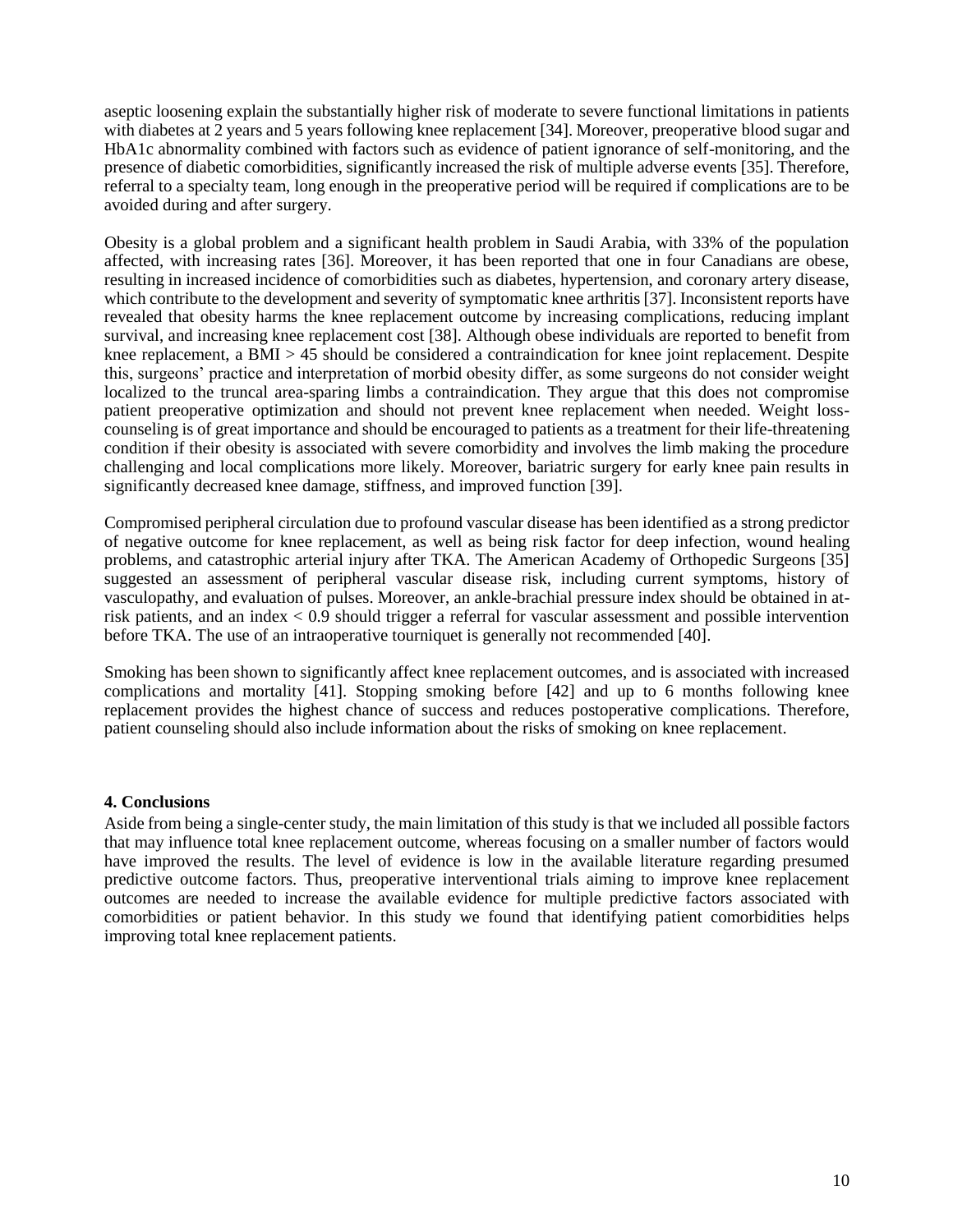#### **References**

[1] Crawford D.C.; Miller L.E.; Block J.E (2013). Conservative management of symptomatic knee osteoarthritis: a flawed strategy? Orthopedic reviews, 5(1). Doi:<https://doi.org/10.4081/or.2013.e2>

[2] Ranawat A.S.; Ranawat C.S (2012). The history of total knee arthroplasty. In The knee joint, pp. 699- 707). Springer, Paris.

[3] Moran C.G.; Horton T.C **(**2000). Total knee replacement: the joint of the decade: A successful operation, for which there's a large unmet need. Doi:<https://doi.org/10.1136/bmj.320.7238.820>

[4] Ahlberg A (1994). Knee joint replacement in Saudi Arabia-present and future.

[5] Theodoulou A, Bramwell D.C.; Spiteri A.C.; Kim S.W.; Krishnan J (2016). The use of scoring systems in knee arthroplasty: a systematic review of the literature. The Journal of arthroplasty, 31(10), pp. 2364- 2370. Doi:<https://doi.org/10.1016/j.arth.2016.05.055>

[6] Bedson J, Croft P.R (2008). The discordance between clinical and radiographic knee osteoarthritis: a systematic search and summary of the literature. BMC musculoskeletal disorders, 9(1), pp. 1-1. Doi: <https://doi.org/10.1186/1471-2474-9-116>

[7] UK, N.C.G.C (2014). Osteoarthritis: care and management in adults.

[8] McAlindon T.E.; Bannuru R.; Sullivan M.C.; Arden N.K.; Berenbaum F.; Bierma-Zeinstra S.M.; Hawker G.A.; Henrotin Y.; Hunter D.J.; Kawaguchi H.; Kwoh K **(**2014). OARSI guidelines for the nonsurgical management of knee osteoarthritis. Osteoarthritis and cartilage, 22(3), pp. 363-388. Doi: <https://doi.org/10.1016/j.joca.2014.01.003>

[9] Aggarwal V.K.; Goyal N.; Deirmengian G.; Rangavajulla A.; Parvizi J (2014). Austin M.S. Revision total knee arthroplasty in the young patient: is there trouble on the horizon? JBJS, 96(7), pp. 536-542. Doi:<https://doi.org/10.2106/jbjs.m.00131>

[10] Bayliss L.E.; Culliford D.; Monk A.P.; Glyn-Jones S.; Prieto-Alhambra D.; Judge A.; Cooper C.; Carr A.J.; Arden N.K.; Beard D.J.; Price A.J (2017). The effect of patient age at intervention on risk of implant revision after total replacement of the hip or knee: a population-based cohort study. The Lancet 389(10077), pp. 1424-1430. Doi: [https://doi.org/10.1016/s0140-6736\(17\)30059-4](https://doi.org/10.1016/s0140-6736(17)30059-4)

[11] Haynes J.; Sassoon A.; Nam D.; Schultz L.; Keeney J (2017). Younger patients have less severe radiographic disease and lower reported outcome scores than older patients undergoing total knee arthroplasty. The Knee, 24(3), pp. 663-669. Doi:<https://doi.org/10.1016/j.knee.2016.11.004>

[12] Baker P.N.; Deehan D.J.; Lees D.; Jameson S.; Avery P.J.; Gregg P.J.; Reed M.R (2012). The effect of surgical factors on early patient-reported outcome measures (PROMS) following total knee replacement. The Journal of bone and joint surgery. 94(8), pp. 1058-1066. Doi: <https://doi.org/10.1302/0301-620x.94b8.28786>

[13] Heo S.M.; Naylor J.M.; Harris I.A.; Churches T.R (2019). Reliability of patient-reported complications following hip or knee arthroplasty procedures. BMC medical research methodology, 19(1), pp. 1-8. Doi:<https://doi.org/10.1186/s12874-018-0645-0>

[14] Blakeney W.G.; Epinette J.A.; Vendittoli P.A (2019). Dual mobility total hip arthroplasty: should everyone get one? EFORT open reviews, 4, pp. 541-547.

[15] Baker P.N.; Van der Meulen J.H.; Lewsey J.; Gregg P.J (2007). The role of pain and function in determining patient satisfaction after total knee replacement: data from the National Joint Registry for England and Wales. The Journal of bone and joint surgery, 89(7), pp. 893-900. Doi: <https://doi.org/10.1302/0301-620x.89b7.19091>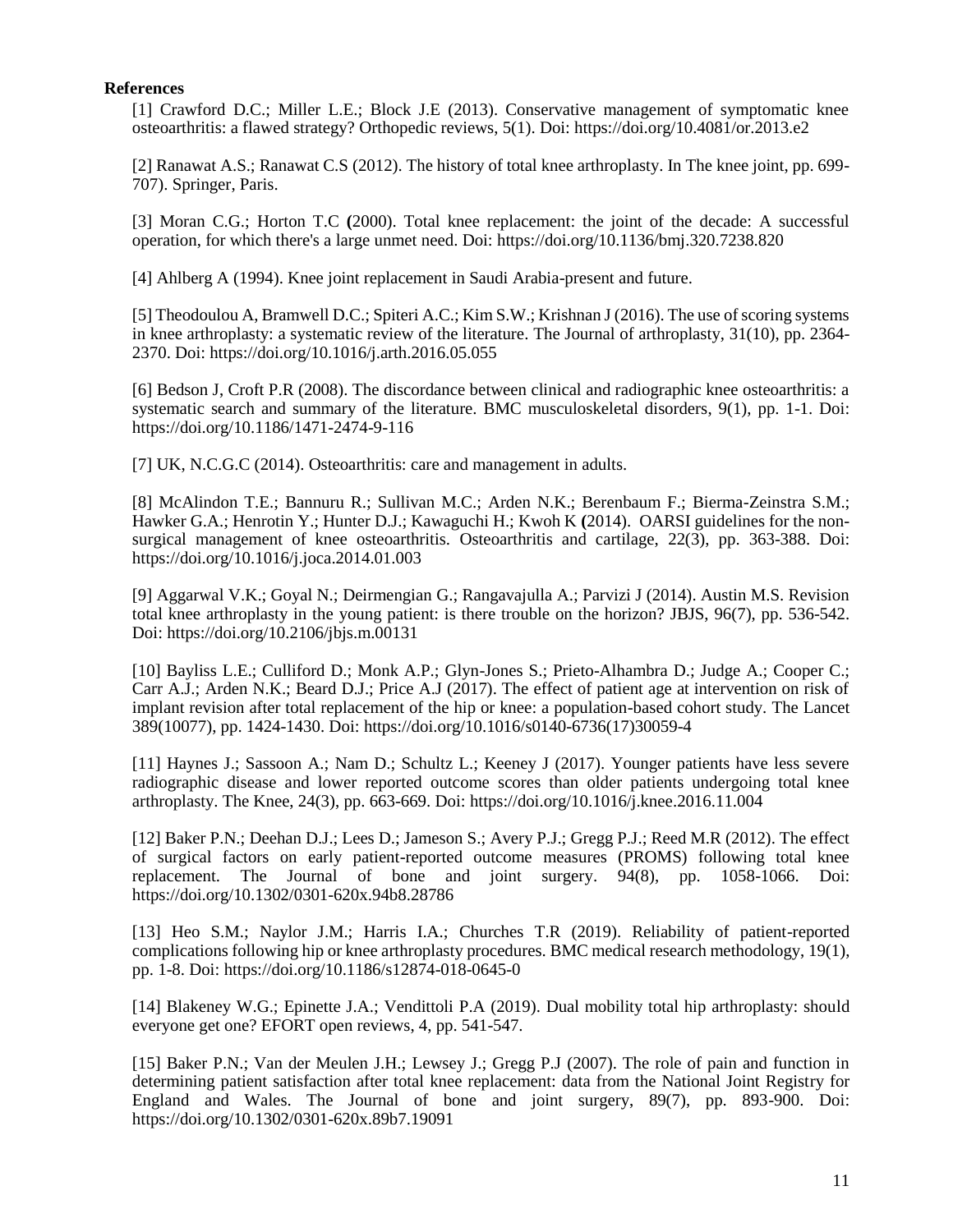[16] Blackburn J, Qureshi A, Amirfeyz R, Bannister G (2012). Does preoperative anxiety and depression predict satisfaction after total knee replacement? The Knee, 19(5), pp. 522-524. Doi: <https://doi.org/10.1016/j.knee.2011.07.008>

[17] Magone K.; Kemker III B.P.; Pilipenko N.; O'Connor E.; Walter N.; Atkinson T (2017). The new surgical technique for improving total knee and hip arthroplasty outcomes: patient selection. The Journal of arthroplasty, 32(7), pp. 2070-2076. Doi:<https://doi.org/10.1016/j.arth.2017.02.034>

[18] Singh J.A.l O'Byrne M.; Harmsen S.; Lewallen D **(**2010). Predictors of moderate–severe functional limitation after primary Total Knee Arthroplasty (TKA): 4701 TKAs at 2-years and 2935 TKAs at 5 years. Osteoarthritis and cartilage. (18)4, pp. 515-521. Doi:<https://doi.org/10.1016/j.joca.2009.12.001>

[19] Schilling C.G.; Dowsey M.M.; Petrie D.J.; Clarke P.M.; Choong P.F (2017). Predicting the longterm gains in health-related quality of life after total knee arthroplasty. The Journal of arthroplasty, 32(2), pp. 395-401. Doi:<https://doi.org/10.1016/j.arth.2016.07.036>

[20] Stone O.D.; Duckworth A.D.; Curran D.P.; Ballantyne J.A.; Brenkel I.J (2017). Severe arthritis predicts greater improvements in function following total knee arthroplasty. Knee Surgery, Sports Traumatology, Arthroscopy, 25(8), pp. 2573-2579. Doi:<https://doi.org/10.1007/s00167-015-3806-2>

[21] Fransen M.; McConnell S.; Harmer A.R.; Van der Esch M, Simic M, Bennell KL (2015). Exercise for osteoarthritis of the knee: a Cochrane systematic review. British journal of sports medicine, 49(24), pp. 1554-1557. Doi:<https://doi.org/10.1002/14651858.cd004376.pub3>

[22] Bozic K.J.; Lau E.; Kurtz S.; Ong K.; Berry D.J (2012). Patient-related risk factors for postoperative mortality and periprosthetic joint infection in medicare patients undergoing TKA. Clinical Orthopaedics and Related Research®, 470(1), pp. 130-137.

[23] Authors/Task Force Members, Kristensen S.D.; Knuuti J.; Saraste A.; Anker S.; Bøtker H.E.; Hert S.D.; Ford I.; Gonzalez-Juanatey J.R.; Gorenek B.; Heyndrickx G.R (2014). ESC/ESA Guidelines on noncardiac surgery: cardiovascular assessment and management: The Joint Task Force on non-cardiac surgery: cardiovascular assessment and management of the European Society of Cardiology (ESC) and the European Society of Anaesthesiology (ESA). European heart journal, 35(35), pp. 2383-2431. Doi: <https://doi.org/10.1093/eurheartj/ehu282>

[24] Priebe H.J (2011). Preoperative cardiac management of the patient for non-cardiac surgery: an individualized and evidence-based approach. British journal of anaesthesia, 107(1), pp. 83-96. Doi: <https://doi.org/10.1093/bja/aer121>

[25] Brienza N.; Giglio M.T.; Marucci M.; Fiore T (2009). Does perioperative hemodynamic optimization protect renal function in surgical patients? A meta-analytic study. Database of Abstracts of Reviews of Effects (DARE): Quality-assessed Reviews [Internet]. Doi: <https://doi.org/10.1097/ccm.0b013e3181a00a43>

[26] Finkel K.J.; Searleman A.C.; Tymkew H.; Tanaka C.Y.; Saager L.; Safer-Zadeh E.; Bottros M.; Selvidge J.A.; Jacobsohn E.; Pulley D.; Duntley S (2009). Prevalence of undiagnosed obstructive sleep apnea among adult surgical patients in an academic medical center. Sleep medicine, 10(7), pp. 753-758. Doi:<https://doi.org/10.1016/j.sleep.2008.08.007>

[27] Memtsoudis S.; Liu S.S.; Ma Y.; Chiu Y.L.; Walz J.M.; Gaber-Baylis L.K.; Mazumdar M (2001). Perioperative pulmonary outcomes in patients with sleep apnea after noncardiac surgery. Anesthesia & Analgesia, 112(1), pp. 113-121. Doi:<https://doi.org/10.1097/sa.0b013e318254db0c>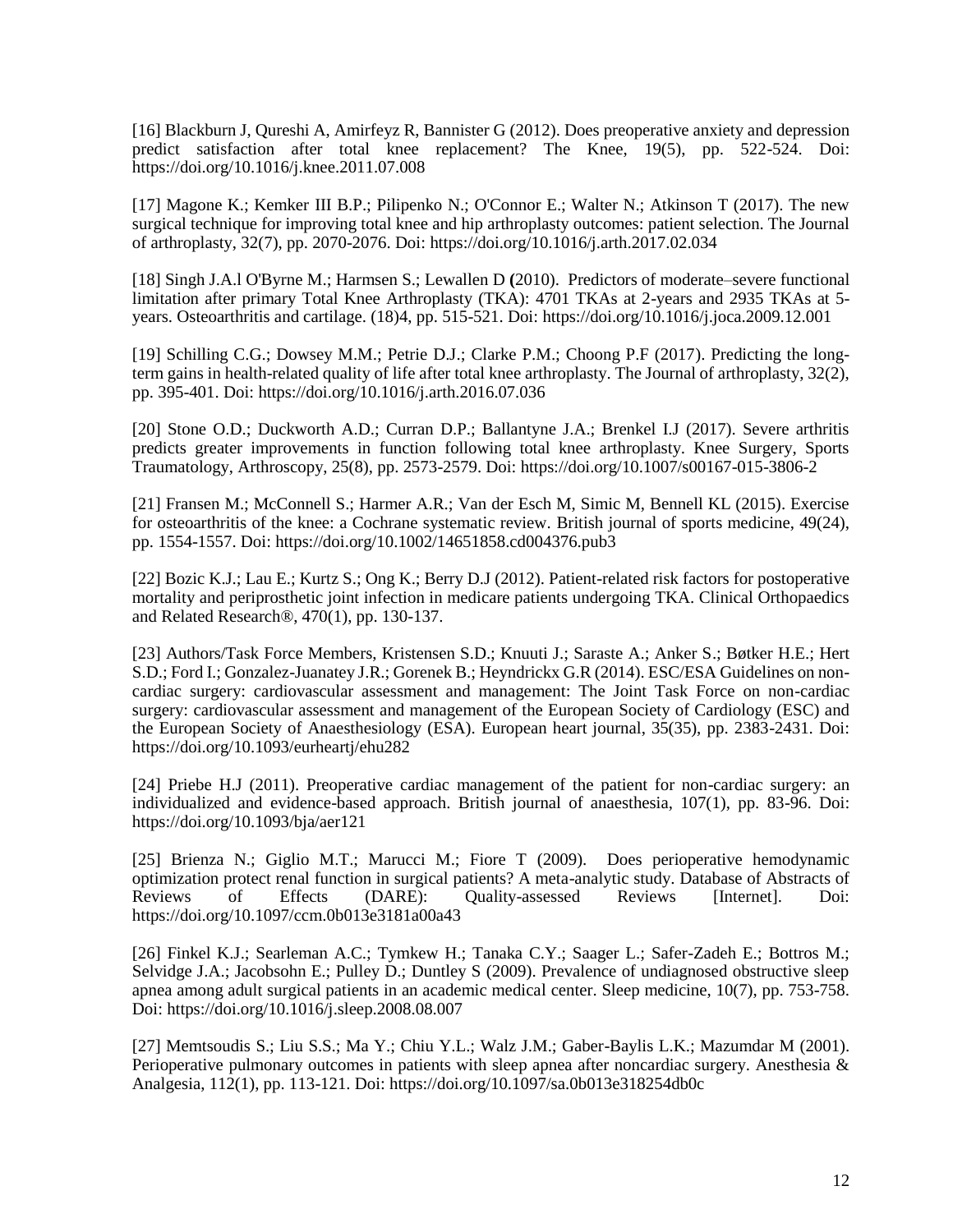[28] Oaseem A.; Snow V.; Fitterman N.; Hornbake E.R.; Lawrence V.A.; Smetana G.W.; Weiss K.; Owens D.K (2006). Risk assessment for and strategies to reduce perioperative pulmonary complications for patients undergoing noncardiothoracic surgery: a guideline from the American College of Physicians. Annals of internal medicine. 144(8). pp. 575-580. Doi: [https://doi.org/10.7326/0003-4819-144-8-](https://doi.org/10.7326/0003-4819-144-8-200604180-00008) [200604180-00008](https://doi.org/10.7326/0003-4819-144-8-200604180-00008)

[29] Smetana G.W.; Lawrence V.A.; Cornell J.E (2006). Preoperative pulmonary risk stratification for noncardiothoracic surgery: systematic review for the American College of Physicians. Annals of internal medicine, 144(8), pp. 581-595. Doi:<https://doi.org/10.7326/0003-4819-144-8-200604180-00009>

[30] Lawrence V.A.; Cornell J.E.; Smetana G.W (2006). Strategies to reduce postoperative pulmonary complications after noncardiothoracic surgery: systematic review for the American College of Physicians. Annals of internal medicine. 144, pp. 596-608. Doi: [https://doi.org/10.7326/0003-4819-144-8-](https://doi.org/10.7326/0003-4819-144-8-200604180-00011) [200604180-00011](https://doi.org/10.7326/0003-4819-144-8-200604180-00011)

[31] Nagappa M.; Patra J.; Wong J.; Subramani Y.; Singh M.; Ho G.; Wong D.T.; Chung F (2017). Association of STOP-Bang questionnaire as a screening tool for sleep apnea and postoperative complications: a systematic review and bayesian meta-analysis of prospective and retrospective cohort studies. Anesthesia & Analgesia, 125(4), pp. 1301-1308. Doi: <https://doi.org/10.1213/ane.0000000000002344>

[32] Diaz-Fuentes G.; Hashmi H.R.; Venkatram S (2016). Perioperative evaluation of patients with pulmonary conditions undergoing non-cardiothoracic surgery. Health services insights, 9, pp. HSI-S40541. Doi:<https://doi.org/10.4137/hsi.s40541>

[33] Capozzi J.D.; Lepkowsky E.R.; Callari M.M.; Jordan E.T.; Koenig J.A.; Sirounian G.H (2017), The prevalence of diabetes mellitus and routine hemoglobin A1c screening in elective total joint arthroplasty patients. The Journal of arthroplasty, 32(1), pp. 304-308. Doi:<https://doi.org/10.1016/j.arth.2016.06.025>

[34] Singh J.A.; Lewallen D.G (2013). Diabetes: a risk factor for poor functional outcome after total knee arthroplasty. PLoS One, 8(11) pp. e78991. Doi:<https://doi.org/10.1371/journal.pone.0078991>

[35] Marchant Jr M.H.; Viens N.A.; Cook C.; Vail T.P.; Bolognesi M.P (2009). The impact of glycemic control and diabetes mellitus on perioperative outcomes after total joint arthroplasty. JBJS, 91(7), pp. 1621-1629. Doi:<https://doi.org/10.2106/jbjs.h.00116>

[36] SS M.A (2016). A review of prevalence of obesity in Saudi Arabia. J Obes Eat Disord, 2, pp. 1-6. Doi:<https://doi.org/10.21767/2471-8203.100025>

[37] Blagojevic M.; Jinks C.; Jeffery A.; Jordan (2018). Risk factors for onset of osteoarthritis of the knee in older adults: a systematic review and meta-analysis. Osteoarthritis and cartilage, 18(1), pp. 24-33. Doi: <https://doi.org/10.1016/j.joca.2009.08.010>

[37] Rodriguez-Merchan EC (2015). Outcome of total knee arthroplasty in obese patients. Journal of Orthopaedic Surgery. 23(1), pp. 107-110.

[39] Groen V.A.; Van de Graaf V.A.; Scholtes V.A.; Sprague S.; van Wagensveld B.A.; Poolman R.W (2015). Effects of bariatric surgery for knee complaints in (morbidly) obese adult patients: a systematic review. Obesity Reviews, 16(2), pp. 161-170. Doi:<https://doi.org/10.1111/obr.12236>

[40] Dakka M.A.; Badri H.; Al-Khaffaf H (2009). Total knee arthroplasty in patients with peripheral vascular disease. The Surgeon, 7(6), pp. 362-365. Doi: [https://doi.org/10.1016/s1479-666x\(09\)80111-x](https://doi.org/10.1016/s1479-666x(09)80111-x)

[41] Singh J.A (2011). Smoking and outcomes after knee and hip arthroplasty: a systematic review. The Journal of rheumatology, 38(9), pp. 1824-1834. Doi:<https://doi.org/10.3899/jrheum.101221>